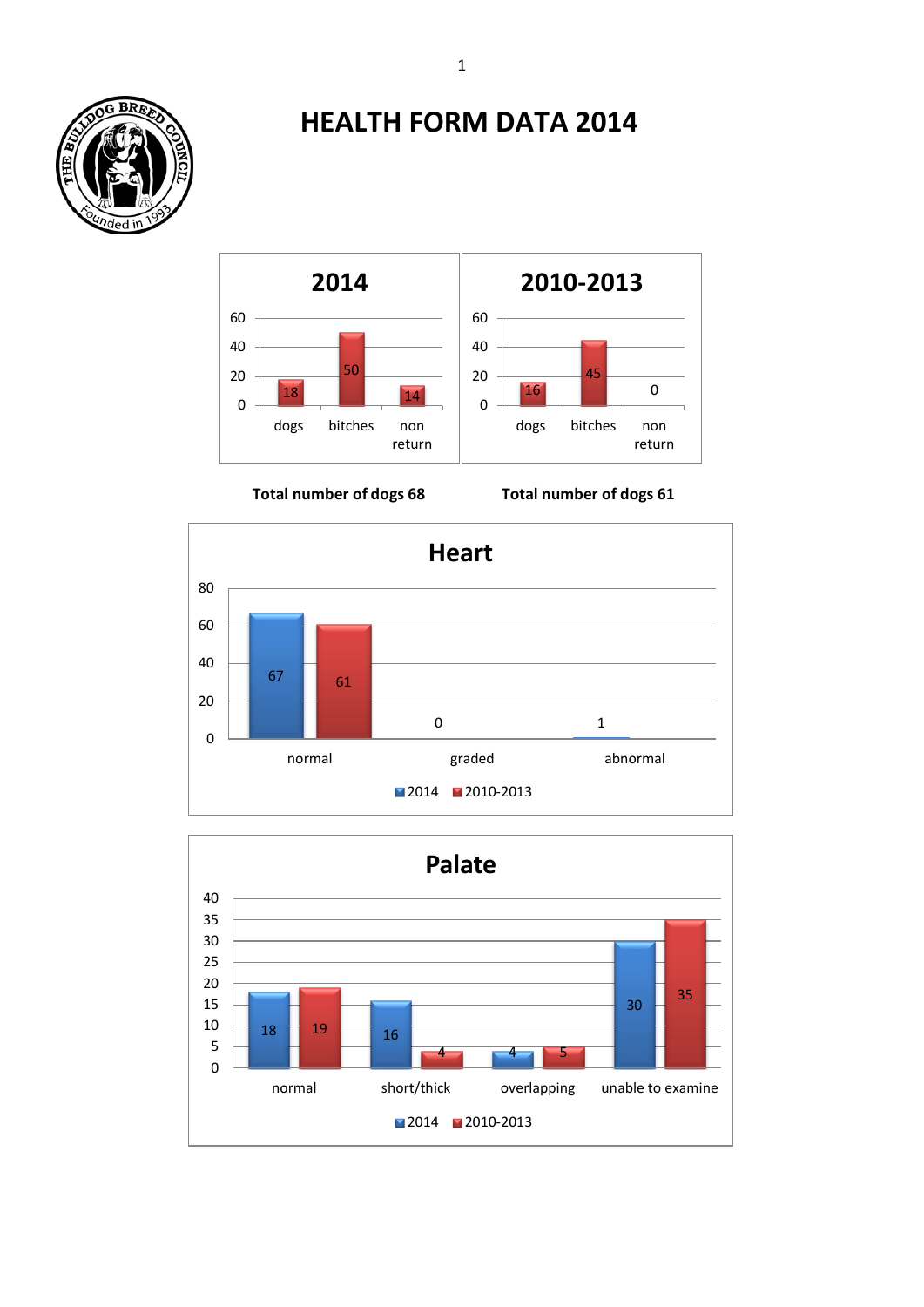



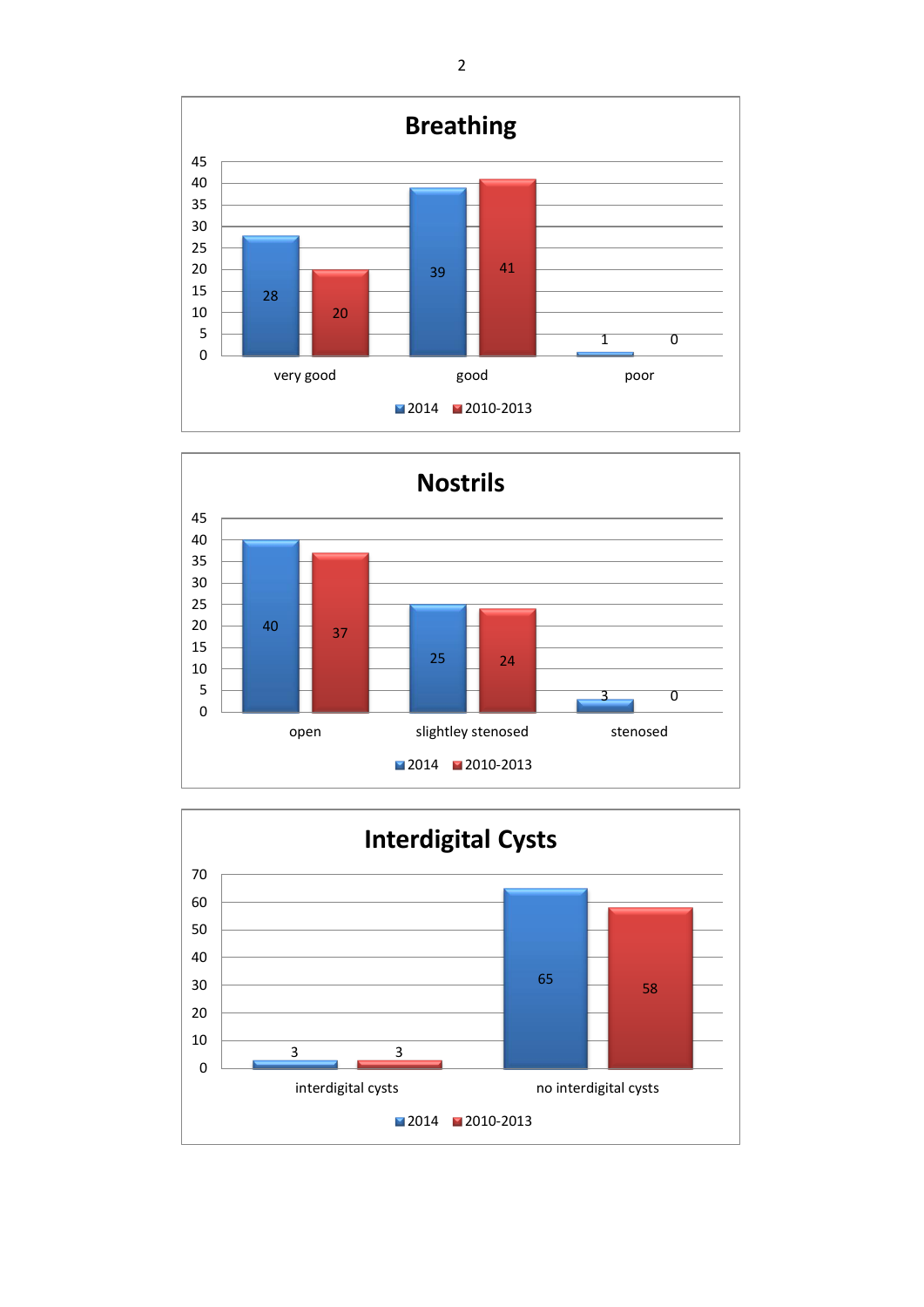





**All eye conditions were not detrimental to the dog's health in 2014,** 

**no records were kept on this data before 2014.**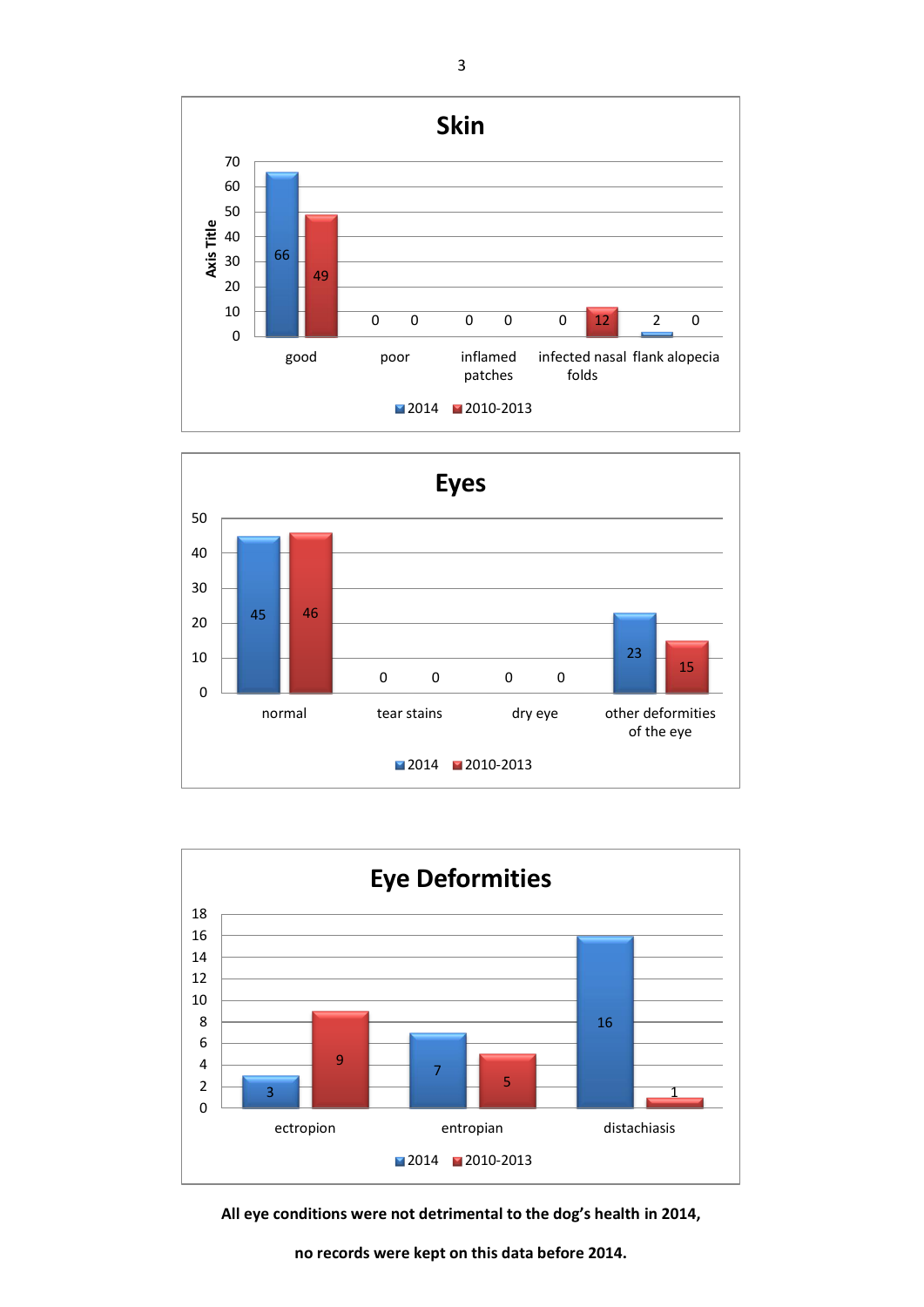





**Putman results were not asked prior to health form 35, so cannot be assessed.**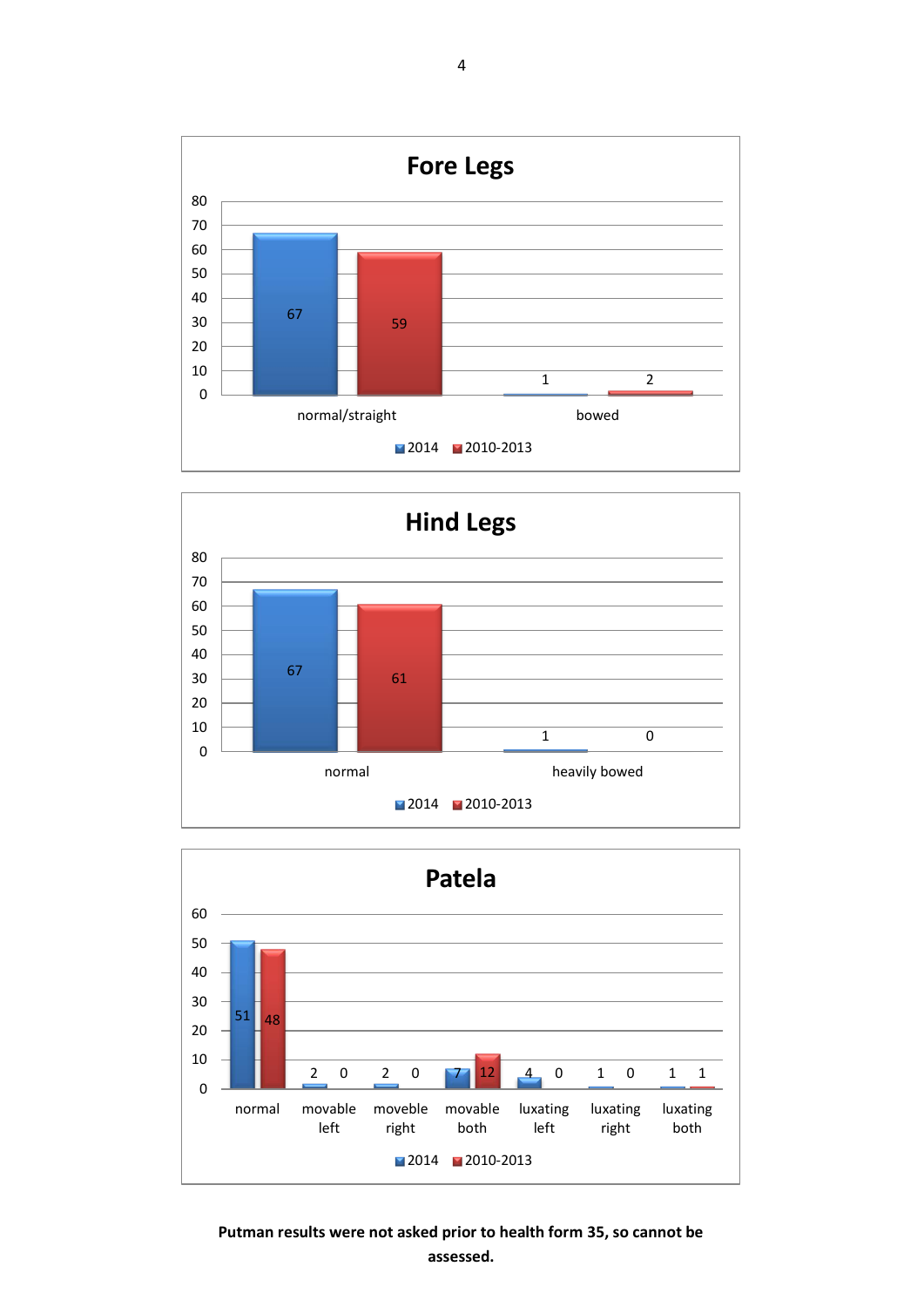